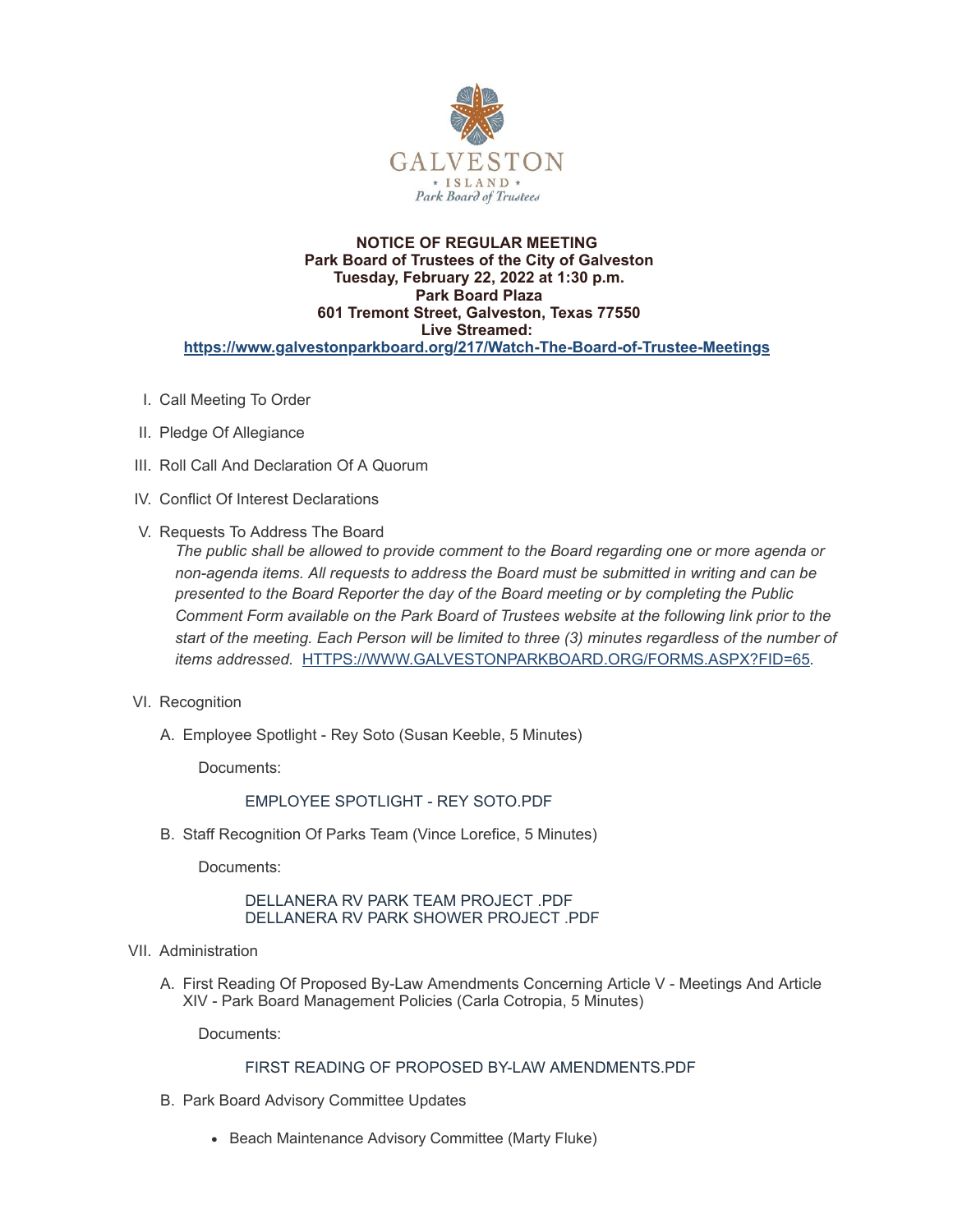- Finance and Operations Committee (Dave Jacoby)
- Parks and Amenities Committee (Steven Creitz)
- Tourism Development Advisory Committee (Will Wright)
- Workforce Development Committee (Susan Keeble for Jason Hardcastle)
- VIII. Tourism Development
	- A. Discuss And Consider Selection And Approval Of July 4th Celebration Activities (Michael Woody, 20 Minutes)

Documents:

#### FOURTH OF JULY [CELEBRATION.PDF](https://www.galvestonparkboard.org/AgendaCenter/ViewFile/Item/6926?fileID=10811)

- IX. Executive Session
	- A. A. Pursuant To Texas Government Code Section 551.071 Consultation With Attorney On A Matter In Which The Duty Of The Attorney To The Governmental Body Under Texas Disciplinary Rules Of Professional Conduct Of The State Of Texas Clearly Conflicts With This Chapter - Legal Matters Concerning Litigation - Sonya Poretto V The City Of Galveston Park Board Of Trustees Et Al
- X. Action Item (S) Resulting From Executive Session
	- A. Discuss And Consider Action For Any Executive Session Item Listed On The Meeting Agenda
- XI. Operations
	- A. Presentation On The Planning Assistance To States Project For An Offshore Breakwater Off Dellanera RV Park (Sheryl Rozier / Coraggio Maglio, P.E. / Patrick Kerr, P.E. / Emily Perron / Larry Wise, P.E., 20 Minutes)

Documents:

#### 2022-02-22 OV OFFSHORE [BREAKWATER.PDF](https://www.galvestonparkboard.org/AgendaCenter/ViewFile/Item/7326?fileID=10746)

B. Discuss And Consider Approval Of Award For The Construction Of The Stewart Beach Parking Area Drainage Project (Sheryl Rozier, 10 Minutes)

Documents:

#### 2022-02-22-R OV [CONSTRUCTION](https://www.galvestonparkboard.org/AgendaCenter/ViewFile/Item/7327?fileID=10806) STEWART BEACH PARKING AREA DRAINAGE.PDF

C. Discuss And Consider Status And Options To Terminate Jones Lang LaSalle Contract To Provide Public Private Partnership Advisory Services For Stewart Beach (Kelly De Schaun, 10 Minutes)

Documents:

#### [STEWART](https://www.galvestonparkboard.org/AgendaCenter/ViewFile/Item/7385?fileID=10809) BEACH PPP.PDF JLL [AGREEMENT.PDF](https://www.galvestonparkboard.org/AgendaCenter/ViewFile/Item/7385?fileID=10810)

D. Discuss Seasonal Exemption Changes For Beach Parks (Nate Stevens, 10 Minutes)

Documents:

#### AGENDA ITEM OVERVIEW - DISCUSS SEASONAL [EXEMPTION](https://www.galvestonparkboard.org/AgendaCenter/ViewFile/Item/7388?fileID=10804) CHANGES FOR BEACH PARKS.PDF

E. Discussion On Federal Seaweed Maintenance Permit Renewal, Geography And Implications For The HOA/POA Extreme Inundation Program (Kimberly Danesi, 20 Minutes)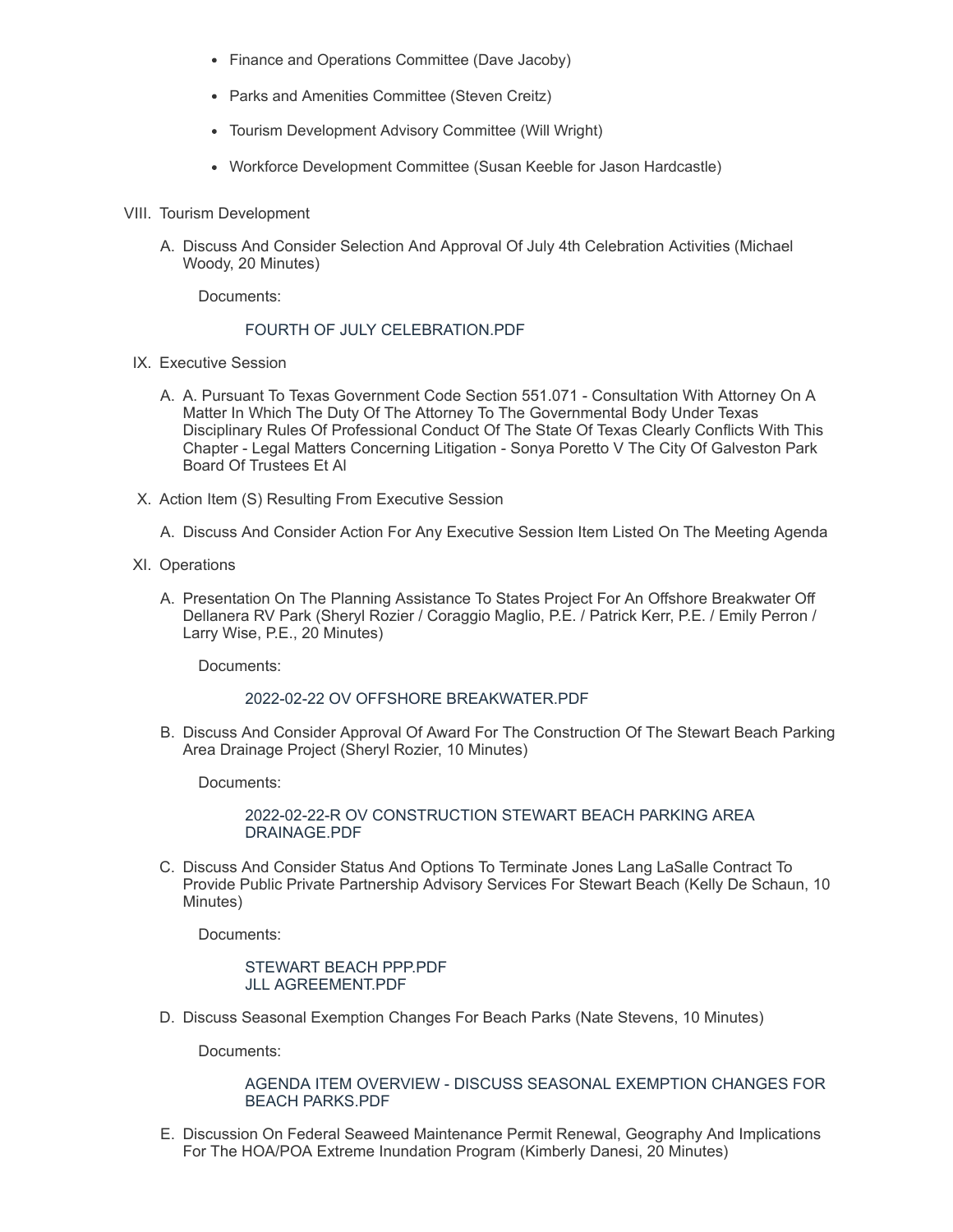Documents:

# DISCUSSION ON FEDERAL SEAWEED PERMIT [RENEWAL.PDF](https://www.galvestonparkboard.org/AgendaCenter/ViewFile/Item/7355?fileID=10808)

F. Update On Concessionaire Partner Program Timeline (Ann Hobing, 5 Minutes)

Documents:

## 2.22.22 UPDATE ON [CONCESSIONAIRE](https://www.galvestonparkboard.org/AgendaCenter/ViewFile/Item/7332?fileID=10771) PARTNER PROGRAM TIMELINE.PDF

- XII. Consent
	- A. Discuss And Consider Approval Of Meeting Minutes (Schel Heydenburg)

Documents:

#### DRAFT PBOT JNT WITH COG 01-06-2022 [MINUTES.PDF](https://www.galvestonparkboard.org/AgendaCenter/ViewFile/Item/7368?fileID=10803)

B. Discuss And Consider Approval For The Replacement Of Old 600-Amp Main Power Service At Dellanera RV Park (Tim Jackson)

Documents:

[DELLANERA](https://www.galvestonparkboard.org/AgendaCenter/ViewFile/Item/7352?fileID=10792) RV PARK 600 AMP SERVICE PARK BOARD FEBRUARY 2022.PDF CRESCENT [ELECTRIC.PDF](https://www.galvestonparkboard.org/AgendaCenter/ViewFile/Item/7352?fileID=10798) [BUYBOARD](https://www.galvestonparkboard.org/AgendaCenter/ViewFile/Item/7352?fileID=10788) 638-21 (1).PDF

C. Discuss And Consider Approval For Re-Mulching The Playground At Seawolf Park (Corey Holcomb)

Documents:

PLAYGROUND RE-MULCH BOARD [OVERVIEW.PDF](https://www.galvestonparkboard.org/AgendaCenter/ViewFile/Item/7331?fileID=10770) [PLAYGROUND](https://www.galvestonparkboard.org/AgendaCenter/ViewFile/Item/7331?fileID=10797) RE-MULCH BID SHEET.PDF

D. Discuss And Consider Approval Of Purchase Of Mobile Shade Structures (Vince Lorefice)

Documents:

MOBILE AMENITIES MOBILE SHADE [STRUCTURES](https://www.galvestonparkboard.org/AgendaCenter/ViewFile/Item/7351?fileID=10783) BOARD FEBRUARY 2022.PDF [STEWART](https://www.galvestonparkboard.org/AgendaCenter/ViewFile/Item/7351?fileID=10784) BEACH MOBILE SHADE .PDF

E. Discuss And Consider Awarding Concessionaire Agreements To Begin In The 2022 Season (Ann Hobing)

Documents:

DISCUSS AND CONSIDER AWARDING [CONCESSIONAIRE](https://www.galvestonparkboard.org/AgendaCenter/ViewFile/Item/7333?fileID=10789) AGREEMENTS TO BEGIN IN THE 2022 SEASON.PDF

F. Discuss And Consider Approval Of Side By Sides For Beach Patrol (Peter Davis)

Documents:

BOARD MEETING OVERVIEW BP VIKING SIDE BY SIDES VX 6 SEATER [020822.PDF](https://www.galvestonparkboard.org/AgendaCenter/ViewFile/Item/7353?fileID=10793)

G. Discuss And Consider Approval Of Yamaha VX 1050E-XA For Beach Patrol (Peter Davis)

Documents:

BOARD MEETING OVERVIEW BP YAMAHA VX 1050E-XA [020822.PDF](https://www.galvestonparkboard.org/AgendaCenter/ViewFile/Item/7354?fileID=10794)

H. Discuss And Consider Approval Of Tourism Development Expenditures (Michael Woody)

Documents: